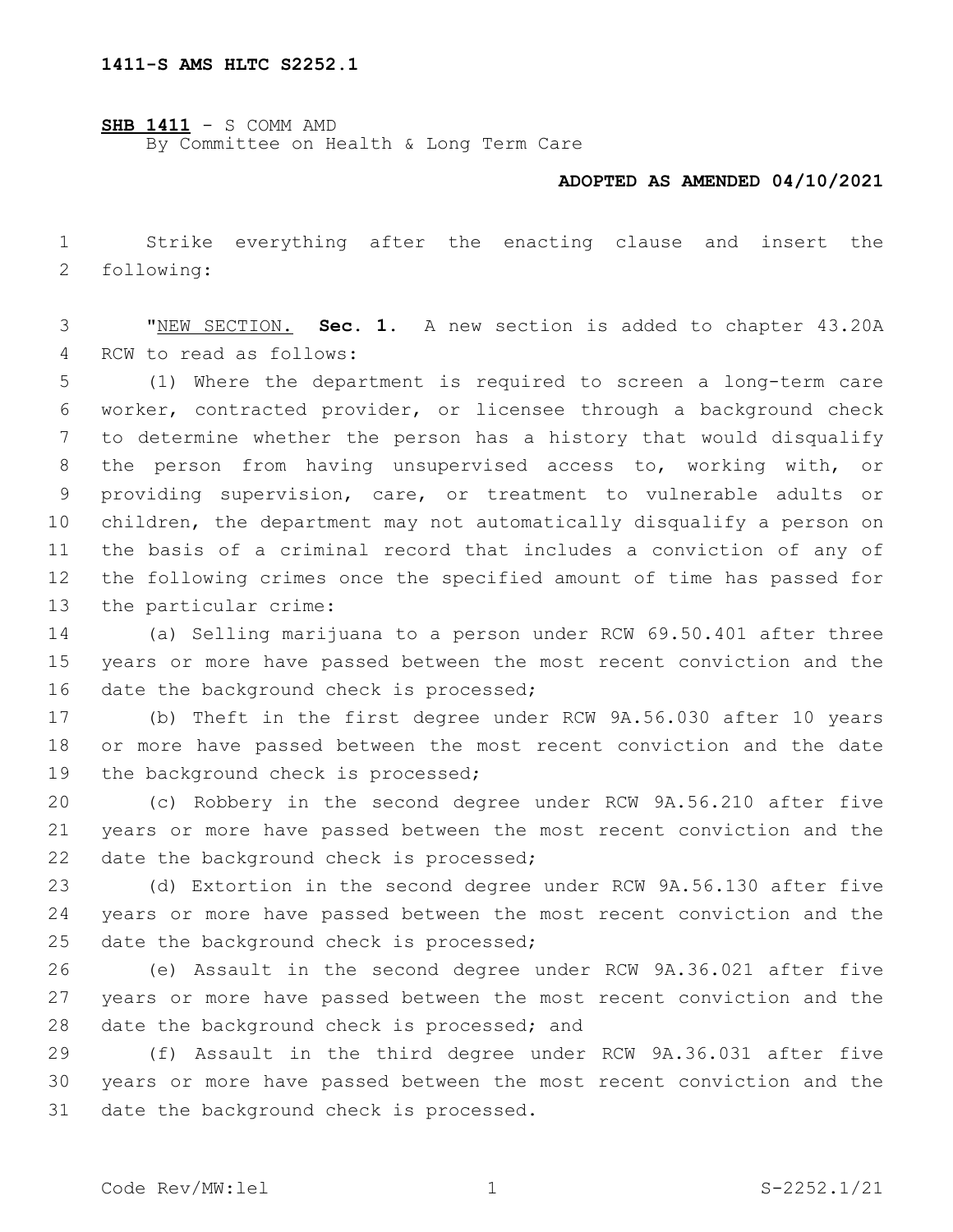(2) The provisions of subsection (1) of this section do not apply where the department is performing background checks for the 3 department of children, youth, and families.

 (3) The provisions of subsection (1) of this section do not apply to department employees or applicants for department positions except for positions in the state-operated community residential program.

 (4) Notwithstanding subsection (1) of this section, a long-term care worker, contracted provider, or licensee may not provide, or be paid to provide, care to children or vulnerable adults under the medicare or medicaid programs if the worker is excluded from 11 participating in those programs by federal law.

 (5) The department, a contracted provider, or a licensee, when conducting a character, competence, and suitability review for the purpose of hiring, licensing, certifying, contracting with, permitting, or continuing to permit a person to be employed in any position caring for or having unsupervised access to vulnerable adults or children, may, in its sole discretion, determine whether to consider any of the convictions identified in subsection (1) of this section. The department, a contracted provider, or a licensee, when conducting a character, competence, and suitability review for the purpose of hiring, licensing, certifying, contracting with, permitting, or continuing to permit a person to be employed in any position caring for or having unsupervised access to vulnerable adults or children, is immune from suit in law, equity, or under the administrative procedure act, for damages based upon its exercise of discretion under this section or the refusal to exercise such 27 discretion, and the department's, contracted provider's, or licensee's consideration or lack of consideration of a criminal conviction identified in subsection (1) of this section and resulting decision does not constitute negligence. This subsection does not create a duty for the department to conduct a character, competence, 32 and suitability review.

33 (6) For the purposes of the section:

 (a) "Contracted provider" means a provider, and its employees, contracted with the department or an area agency on aging to provide services to department clients under programs under chapter 74.09, 74.39, 74.39A, or 71A.12 RCW. "Contracted provider" includes area agencies on aging and their subcontractors who provide case 39 management.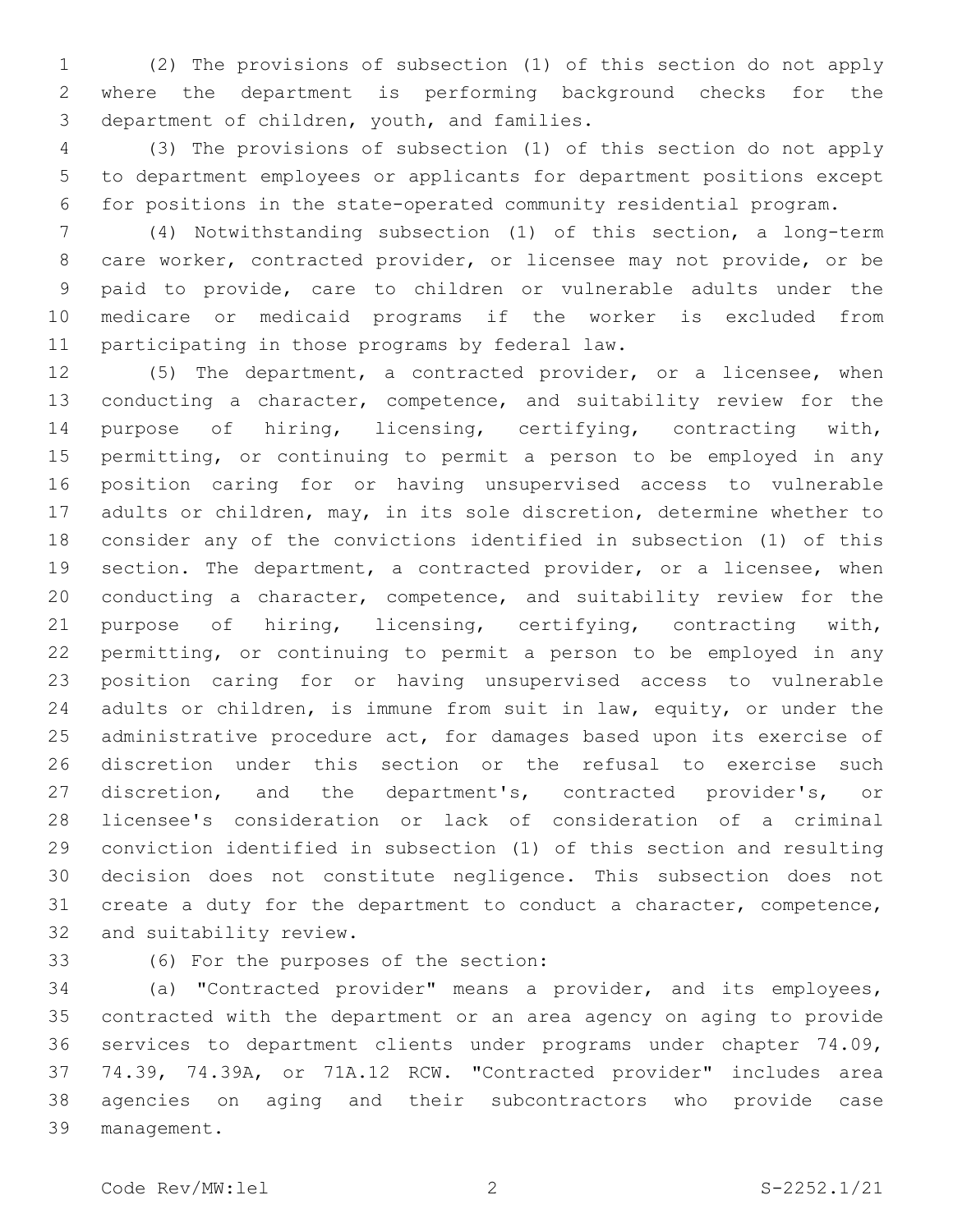(b) "Licensee" means a nonstate facility or setting that is licensed or certified, or has applied to be licensed or certified, by the department and includes the licensee and its employees.

 NEW SECTION. **Sec. 2.** A new section is added to chapter 74.39A 5 RCW to read as follows:

 (1) The department shall facilitate a work group dedicated to expanding the long-term care workforce while continuing to recognize the importance of protecting vulnerable adults, racial equity in client choice, just compensation for unpaid care work while preserving choice for those who wish to be informal caregivers without pay, and paid services. The work group shall identify recommendations on informed choice through a process by which older adults and people with disabilities may hire a trusted individual with a criminal record that would otherwise disqualify the person from providing paid home care services under this chapter. The work group's recommendations on the informed choice process shall include:

- 17 (a) Client safety;
- 18 (b) Client direction;
- 19 (c) Racial equity;
- 20 (d) Cultural competence;

 (e) Economic consequences of unpaid caregiving on caregivers and 22 people receiving care;

 (f) Categories of eligible workers (family, friend, trusted 24 individuals, or others);

- 
- 25 (g) Disqualifying crimes, if any;

 (h) Mechanisms for consideration (attestation, petition, other); 27 and

- 28 (i) Workforce development.
- 29 (2)(a) The work group shall consist of:
- 30 (i) Two representatives from the department;

 (ii) Two representatives from community-based organizations that 32 represent people with criminal records;

 (iii) One representative from a community-based organization that 34 represents Black communities;

 (iv) One representative from an organization or tribe to represent the interests of American Indians and Alaska Natives;

 (v) One representative from a community-based organization that represents immigrant populations or persons of color;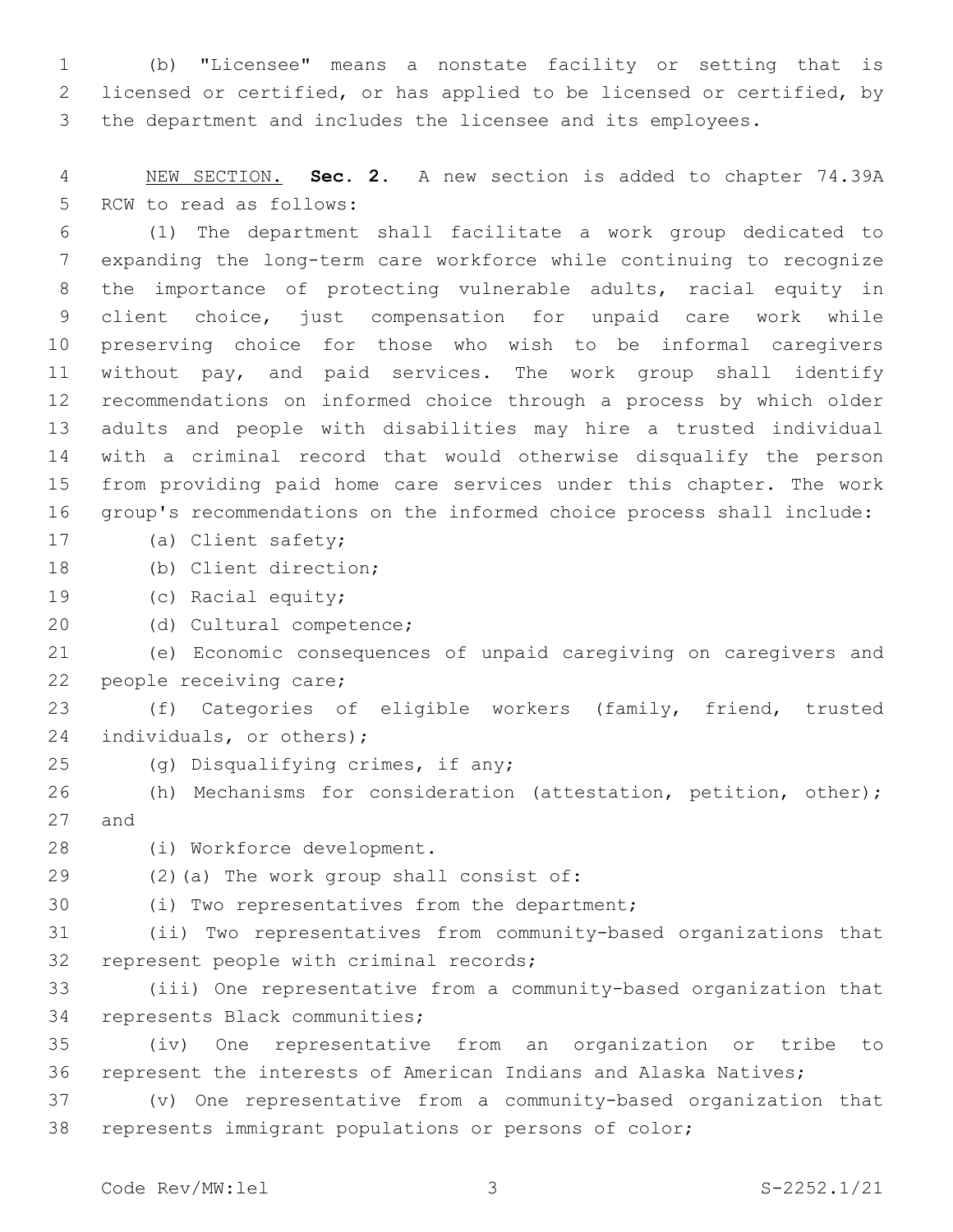(vi) Three representatives from the union representing the 2 majority of long-term care workers in Washington;

(vii) One representative of a consumer-directed employer;

 (viii) One representative of an association representing area 5 agencies on aging in Washington;

 (ix) One representative from the office of the state long-term 7 care ombuds;

 (x) One representative from the office of the state developmental 9 disability ombuds;

 (xi) One representative of an association representing medicaid 11 home care agencies;

 (xii) One representative from the Washington state attorney 13 general's office;

 (xiii) Four representatives from organizations representing 15 seniors and individuals with physical or developmental disabilities;

 (xiv) Two representatives who are current or previous consumers of personal care services and who represent the diversity of the 18 disability community; and

 (xv) Two representatives who receive unpaid care from individuals who are unable to become medicaid paid home care workers because of 21 disqualifying convictions.

 (b) The department shall invite the participation of persons with expertise in the background check process to provide advice and consultation to the work group with respect to the development of the proposed process under subsection (1) of this section.

 (c) Appointments to the work group shall be made by the department. The department shall convene the meetings of the work 28 group and serve as the facilitator.

 (3) The work group shall devote at least one meeting to reviewing and analyzing racial disparities relevant to the work group's direction under subsection (1) of this section, including disparities in charges and disqualifications in providing paid home care services 33 under this chapter.

 (4) The work group must submit its recommendations to the legislature by December 1, 2022. The recommendations must include a proposed process for clients to hire a trusted individual with a criminal record. The proposed process must include a recommended communication strategy to inform older adults and people with 39 disabilities in Washington about the process.

40 (5) This section expires July 1, 2023.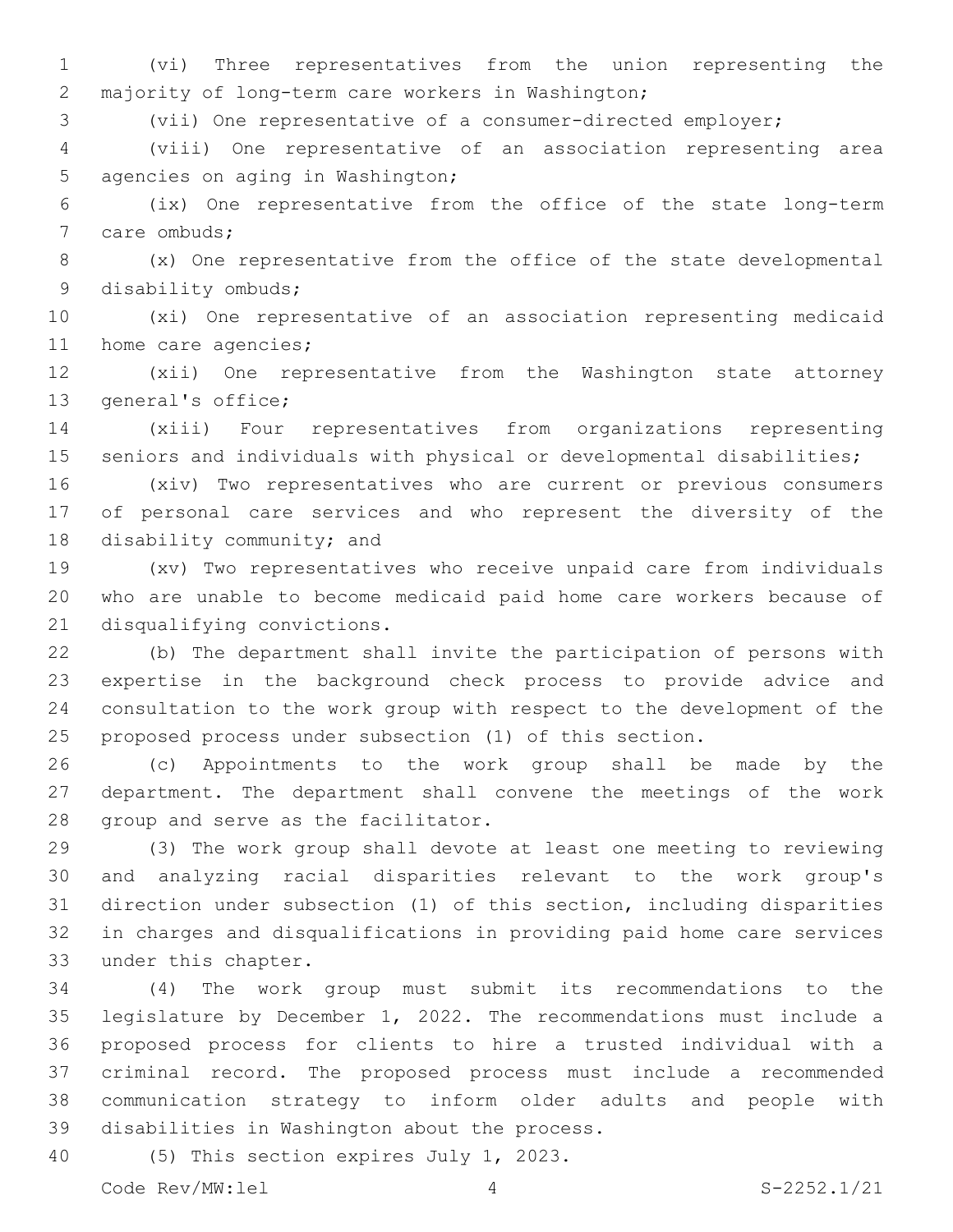**Sec. 3.** RCW 9.97.020 and 2017 3rd sp.s. c 6 s 806 are each 2 amended to read as follows:

 (1) Except as provided in this section, no state, county, or municipal department, board, officer, or agency authorized to assess the qualifications of any applicant for a license, certificate of authority, qualification to engage in the practice of a profession or business, or for admission to an examination to qualify for such a license or certificate may disqualify a qualified applicant, solely based on the applicant's criminal history, if the qualified applicant has obtained a certificate of restoration of opportunity and the 11 applicant meets all other statutory and regulatory requirements, except as required by federal law or exempted under this subsection. Nothing in this section is interpreted as restoring or creating a means to restore any firearms rights or eligibility to obtain a firearm dealer license pursuant to RCW 9.41.110 or requiring the 16 removal of a protection order.

 (a)(i) Criminal justice agencies, as defined in RCW 10.97.030, and the Washington state bar association are exempt from this 19 section.

 (ii) This section does not apply to the licensing, certification, or qualification of the following professionals: Accountants, RCW 22 18.04.295; ((assisted living facilities employees, RCW 18.20.125;)) bail bond agents, RCW 18.185.020; escrow agents, RCW 18.44.241; 24 ((<del>long-term care workers, RCW 18.88B.080;</del>)) nursing home 25 administrators, RCW 18.52.071; nursing, chapter 18.79 RCW; physicians and physician assistants, chapters 18.71 and 18.71A RCW; private investigators, RCW 18.165.030; receivers, RCW 7.60.035; teachers, chapters 28A.405 and 28A.410 RCW; notaries public, chapter 42.45 RCW; private investigators, chapter 18.165 RCW; real estate brokers and salespersons, chapters 18.85 and 18.86 RCW; security guards, chapter 31 18.170 RCW; and vulnerable adult care providers, RCW 43.43.842, who 32 are not home care aides, chapter 18.88B RCW, or contracted providers 33 or licensees as defined in section 1 of this act.

 (iii) To the extent this section conflicts with the requirements for receipt of federal funding under the adoption and safe families act, 42 U.S.C. Sec. 671, this section does not apply.

 (b) Unless otherwise ((addressed in statute)) prohibited by law, in cases where an applicant would be disqualified under RCW ((43.20A.710)) 43.216.170, and the applicant has obtained a 40 certificate of restoration of opportunity for a disqualifying Code Rev/MW: lel 5 5 S-2252.1/21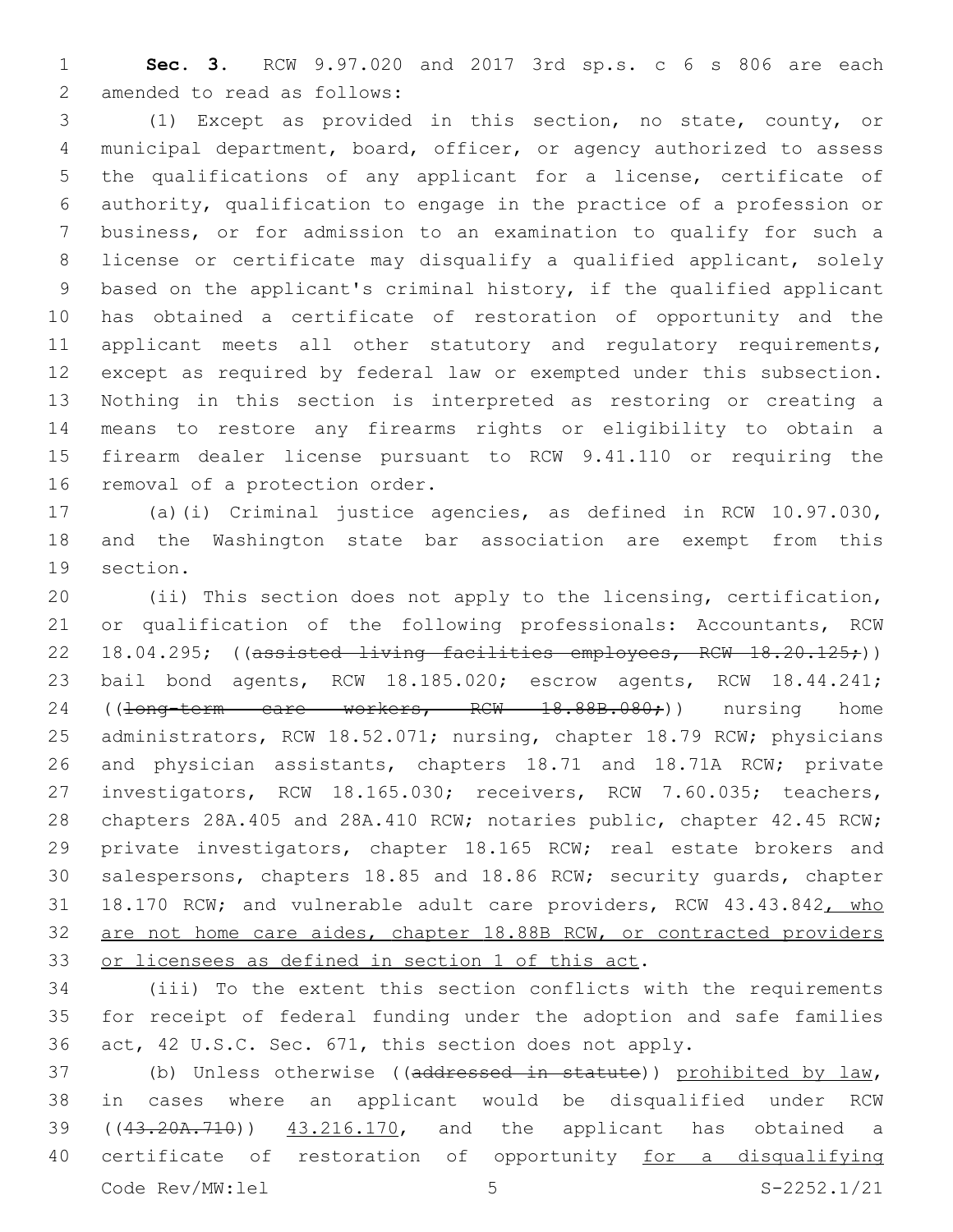1 conviction, ((the department of social and health services and)) the 2 department of children, youth, and families may, after review of relevant factors, including the nature and seriousness of the offense, time that has passed since conviction, changed circumstances since the offense occurred, and the nature of the employment or 6 license sought, at their discretion:

 (i) Allow the applicant to have unsupervised access to children, vulnerable adults, or individuals with mental illness or developmental disabilities if the applicant is otherwise qualified 10 and suitable; or

 (ii) Disqualify the applicant solely based on the applicant's 12 criminal history.

 (c) Unless otherwise prohibited by law, in cases in which an applicant would be disqualified under RCW 43.20A.710, 43.43.842, or 15 department rule, and the applicant has obtained a certificate of 16 restoration of opportunity for a disqualifying conviction, the department of social and health services may, after review of 18 relevant factors, including the nature and seriousness of the 19 offense, time that has passed since conviction, changed circumstances since the offense occurred, and the nature of the employment or 21 license sought, at its discretion:

 (i) Allow the applicant to have unsupervised access to children, 23 vulnerable adults, or individuals with mental illness or developmental disabilities if the applicant is otherwise qualified and suitable; or

26 (ii) Disqualify the applicant solely based on the applicant's criminal history.

28 (d) If the practice of a profession or business involves unsupervised contact with vulnerable adults, children, or individuals with mental illness or developmental disabilities, or populations otherwise defined by statute as vulnerable, the department of health may, after review of relevant factors, including the nature and seriousness of the offense, time that has passed since conviction, changed circumstances since the offense occurred, and the nature of the employment or license sought, at its discretion:

 (i) Disqualify an applicant who has obtained a certificate of restoration of opportunity, for a license, certification, or registration to engage in the practice of a health care profession or business solely based on the applicant's criminal history; or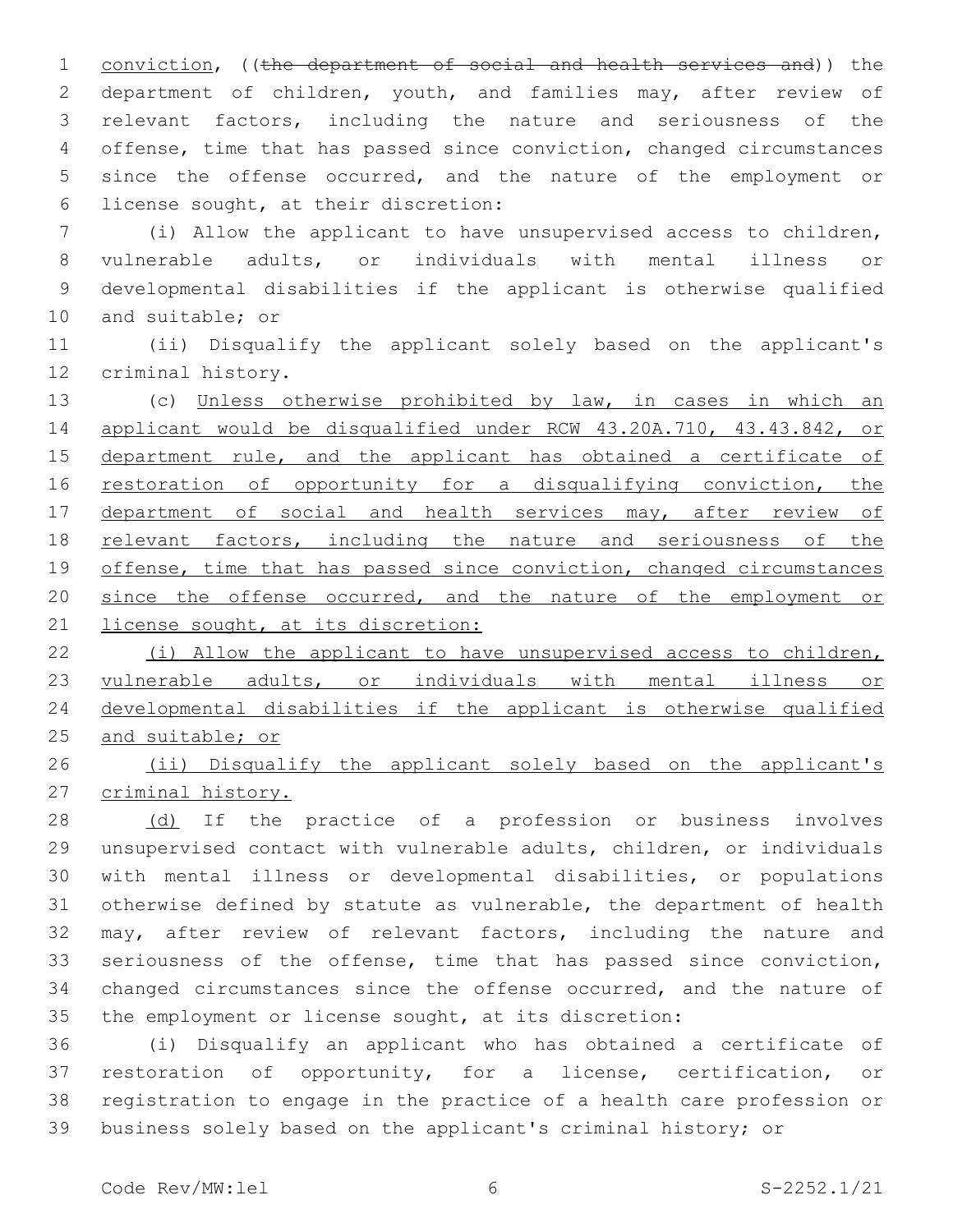(ii) If such applicant is otherwise qualified and suitable, credential or credential with conditions an applicant who has obtained a certificate of restoration of opportunity for a license, certification, or registration to engage in the practice of a health 5 care profession or business.

 $((\text{+d})^2)$  (e) The state of Washington, any of its counties, cities, towns, municipal corporations, or quasi-municipal corporations, the 8 department of health, the department of social and health services, and its officers, employees, contractors, and agents are immune from suit in law, equity, or any action under the administrative procedure act based upon its exercise of discretion under this section. This section does not create a protected class; private right of action; any right, privilege, or duty; or change to any right, privilege, or duty existing under law. This section does not modify a licensing or certification applicant's right to a review of an agency's decision under the administrative procedure act or other applicable statute or agency rule. A certificate of restoration of opportunity does not remove or alter citizenship or legal residency requirements already 19 in place for state agencies and employers.

 (2) A qualified court has jurisdiction to issue a certificate of restoration of opportunity to a qualified applicant.

 (a) A court must determine, in its discretion whether the 23 certificate:

24 (i) Applies to all past criminal history; or

 (ii) Applies only to the convictions or adjudications in the 26 jurisdiction of the court.

 (b) The certificate does not apply to any future criminal justice involvement that occurs after the certificate is issued.

 (c) A court must determine whether to issue a certificate by determining whether the applicant is a qualified applicant as defined 31 in RCW 9.97.010.

 (3) An employer or housing provider may, in its sole discretion, determine whether to consider a certificate of restoration of opportunity issued under this chapter in making employment or rental decisions. An employer or housing provider is immune from suit in law, equity, or under the administrative procedure act for damages based upon its exercise of discretion under this section or the refusal to exercise such discretion. In any action at law against an employer or housing provider arising out of the employment of or provision of housing to the recipient of a certificate of restoration Code Rev/MW:lel 7 S-2252.1/21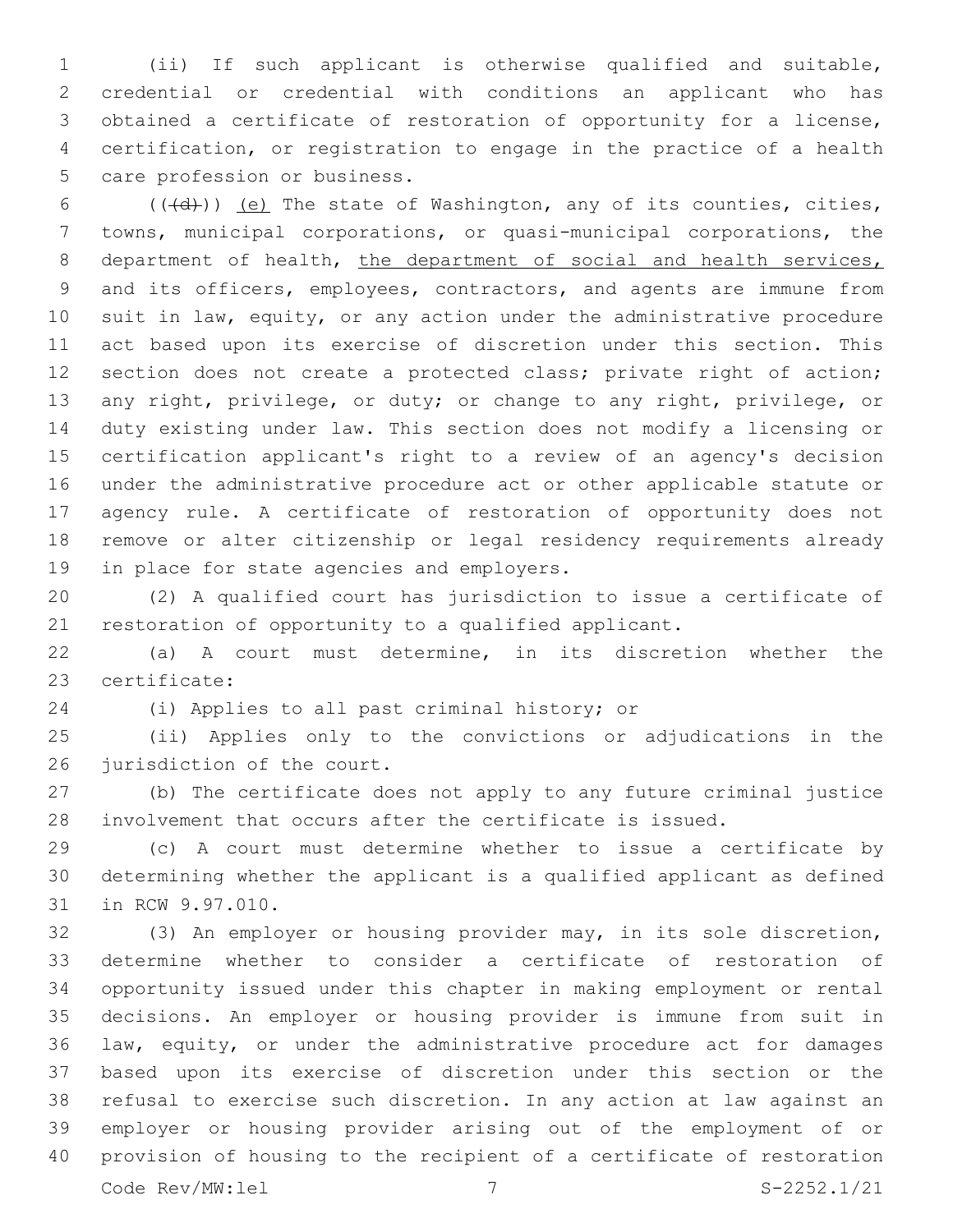of opportunity, evidence of the crime for which a certificate of restoration of opportunity has been issued may not be introduced as evidence of negligence or intentionally tortious conduct on the part of the employer or housing provider. This subsection does not create a protected class, private right of action, any right, privilege, or duty, or to change any right, privilege, or duty existing under law related to employment or housing except as provided in RCW 7.60.035.

 (4) The department of social and health services, and contracted providers and licensees as defined in section 1 of this act, when 10 hiring, licensing, certifying, contracting with, permitting, or continuing to permit a person to be employed in any position caring 12 for or having unsupervised access to vulnerable adults or children, 13 may, in their sole discretion, determine whether to consider a 14 certificate of restoration of opportunity issued under this chapter. 15 The department of social and health services, or contracted providers 16 or licensees as defined in section 1 of this act, when hiring, 17 licensing, certifying, contracting with, permitting, or continuing to permit a person to be employed in any position caring for or having 19 unsupervised access to vulnerable adults or children, are immune from suit in law, equity, or under the administrative procedure act for damages based upon their exercise of discretion under this subsection 22 or the refusal to exercise such discretion, and the department, 23 contracted provider, or licensee's consideration or lack of consideration of a criminal conviction accompanied by a certificate 25 of restoration of opportunity and resulting decision does not constitute negligence. This subsection does not create a protected 27 class, a private right of action, or any right, privilege, or duty, 28 or to change any right, privilege, or duty existing under law related to the department of social and health services, contracted providers, and licensees as defined in section 1 of this act.

 (5)(a) Department of social and health services: A certificate of restoration of opportunity does not apply to the state abuse and neglect registry. No finding of abuse, neglect, or misappropriation of property may be removed from the registry based solely on a certificate. The department must include such certificates as part of its criminal history record reports, qualifying letters, or other assessments pursuant to RCW 43.43.830 through 43.43.838. The department shall adopt rules to implement this subsection.

 (b) Washington state patrol: The Washington state patrol is not required to remove any records based solely on a certificate of Code Rev/MW:lel 8 S-2252.1/21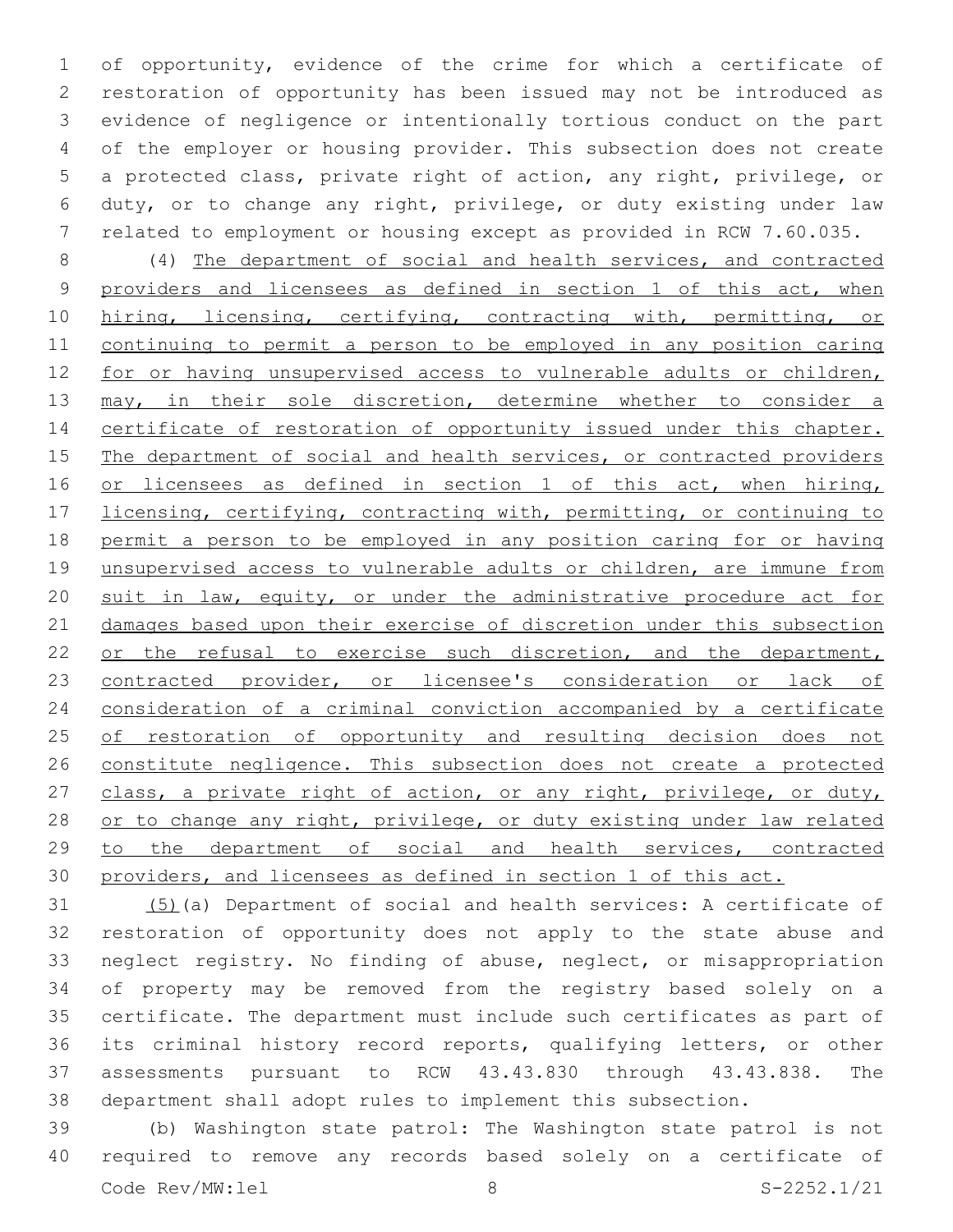restoration of opportunity. The state patrol must include a certificate as part of its criminal history record report.

(c) Court records:3

 (i) A certificate of restoration of opportunity has no effect on any other court records, including records in the judicial information system. The court records related to a certificate of restoration of opportunity must be processed and recorded in the same 8 manner as any other record.

 (ii) The qualified court where the applicant seeks the certificate of restoration of opportunity must administer the court records regarding the certificate in the same manner as it does 12 regarding all other proceedings.

 (d) Effect in other judicial proceedings: A certificate of restoration of opportunity may only be submitted to a court to demonstrate that the individual met the specific requirements of this section and not for any other procedure, including evidence of character, reputation, or conduct. A certificate is not an equivalent 18 procedure under Rule of Evidence 609(c).

 (e) Department of health: The department of health must include a certificate of restoration of opportunity on its public website if:

 (i) Its website includes an order, stipulation to informal disposition, or notice of decision related to the conviction identified in the certificate of restoration of opportunity; and

 (ii) The credential holder has provided a certified copy of the certificate of restoration of opportunity to the department of 26 health.

 (f) Department of children, youth, and families: A certificate of restoration of opportunity does not apply to founded findings of child abuse or neglect. No finding of child abuse or neglect may be destroyed based solely on a certificate. The department of children, youth, and families must include such certificates as part of its criminal history record reports, qualifying letters, or other assessments pursuant to RCW 43.43.830 through 43.43.838. The department of children, youth, and families shall adopt rules to 35 implement this subsection  $((44))$   $(5)$   $(f)$ .

 ( $(\overline{5})$ ) (6) In all cases, an applicant must provide notice to the prosecutor in the county where he or she seeks a certificate of restoration of opportunity of the pendency of such application. If the applicant has been sentenced by any other jurisdiction in the five years preceding the application for a certificate, the applicant Code Rev/MW:lel 9 S-2252.1/21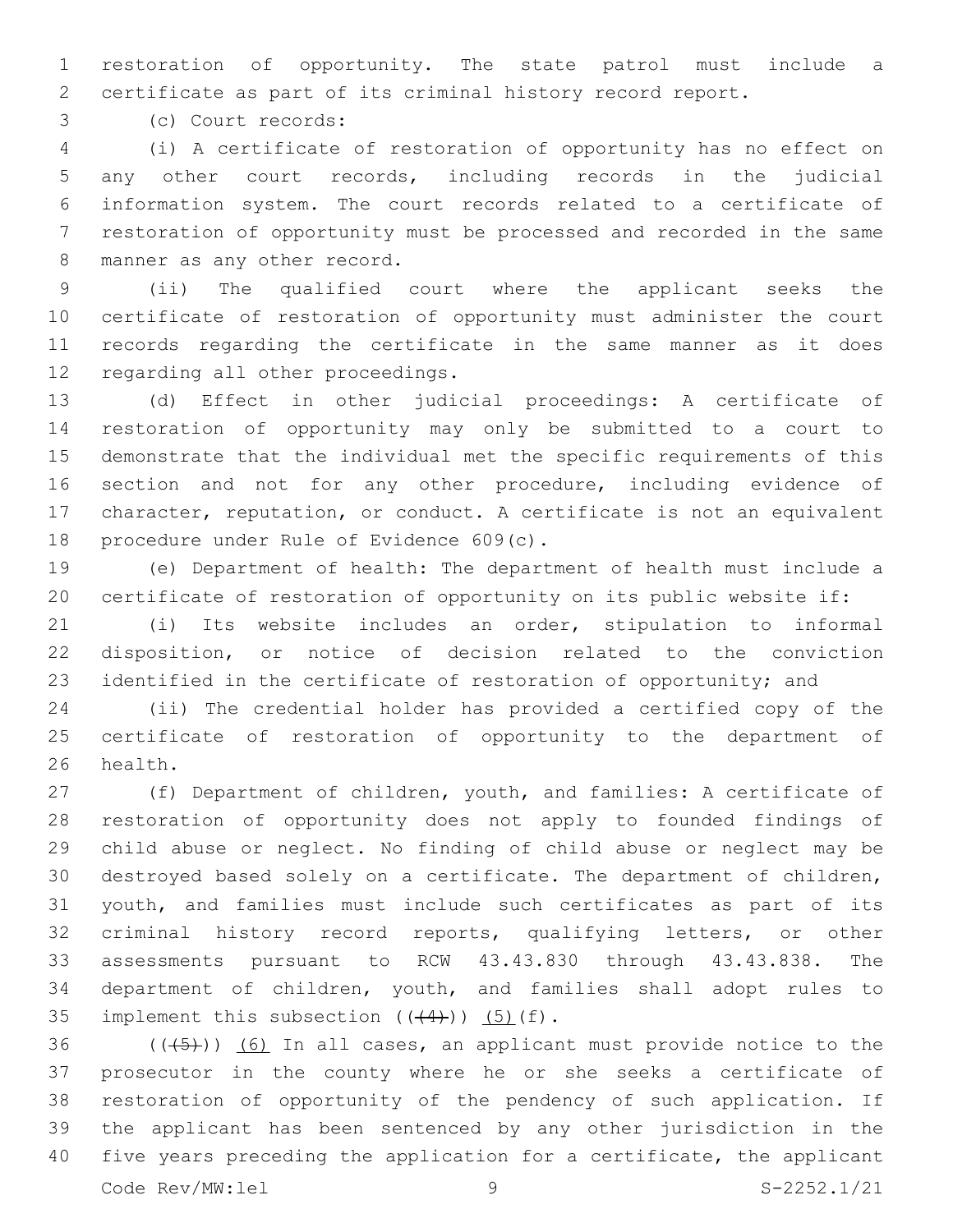must also notify the prosecuting attorney in those jurisdictions. The prosecutor in the county where an applicant applies for a certificate shall provide the court with a report of the applicant's criminal history.4

5 (( $(46)$ )) (7) Application for a certificate of restoration of opportunity must be filed as a civil action.6

7 ( $($  $($  $($  $+$  $)$  $)$   $($  $8$  $)$  A superior court in the county in which the applicant resides may decline to consider the application for certificate of restoration of opportunity. If the superior court in which the applicant resides declines to consider the application, the court must dismiss the application without prejudice and the applicant may refile the application in another qualified court. The court must state the reason for the dismissal on the order. If the court determines that the applicant does not meet the required qualifications, then the court must dismiss the application without prejudice and state the reason(s) on the order. The superior court in the county of the applicant's conviction or adjudication may not 18 decline to consider the application.

 $((+8+))$  (9) Unless the qualified court determines that a hearing on an application for certificate of restoration is necessary, the court must decide without a hearing whether to grant the certificate of restoration of opportunity based on a review of the application filed by the applicant and pleadings filed by the prosecuting 24 attorney.

 $(1)(49)$ ) (10) The clerk of the court in which the certificate of restoration of opportunity is granted shall transmit the certificate of restoration of opportunity to the Washington state patrol identification section, which holds criminal history information for the person who is the subject of the conviction. The Washington state patrol shall update its records to reflect the certificate of 31 restoration of opportunity.

 $(1)(10)$   $(11)(a)$  The administrative office of the courts shall develop and prepare instructions, forms, and an informational brochure designed to assist applicants applying for a certificate of 35 restoration of opportunity.

 (b) The instructions must include, at least, a sample of a standard application and a form order for a certificate of 38 restoration of opportunity.

 (c) The administrative office of the courts shall distribute a master copy of the instructions, informational brochure, and sample Code Rev/MW:lel 10 S-2252.1/21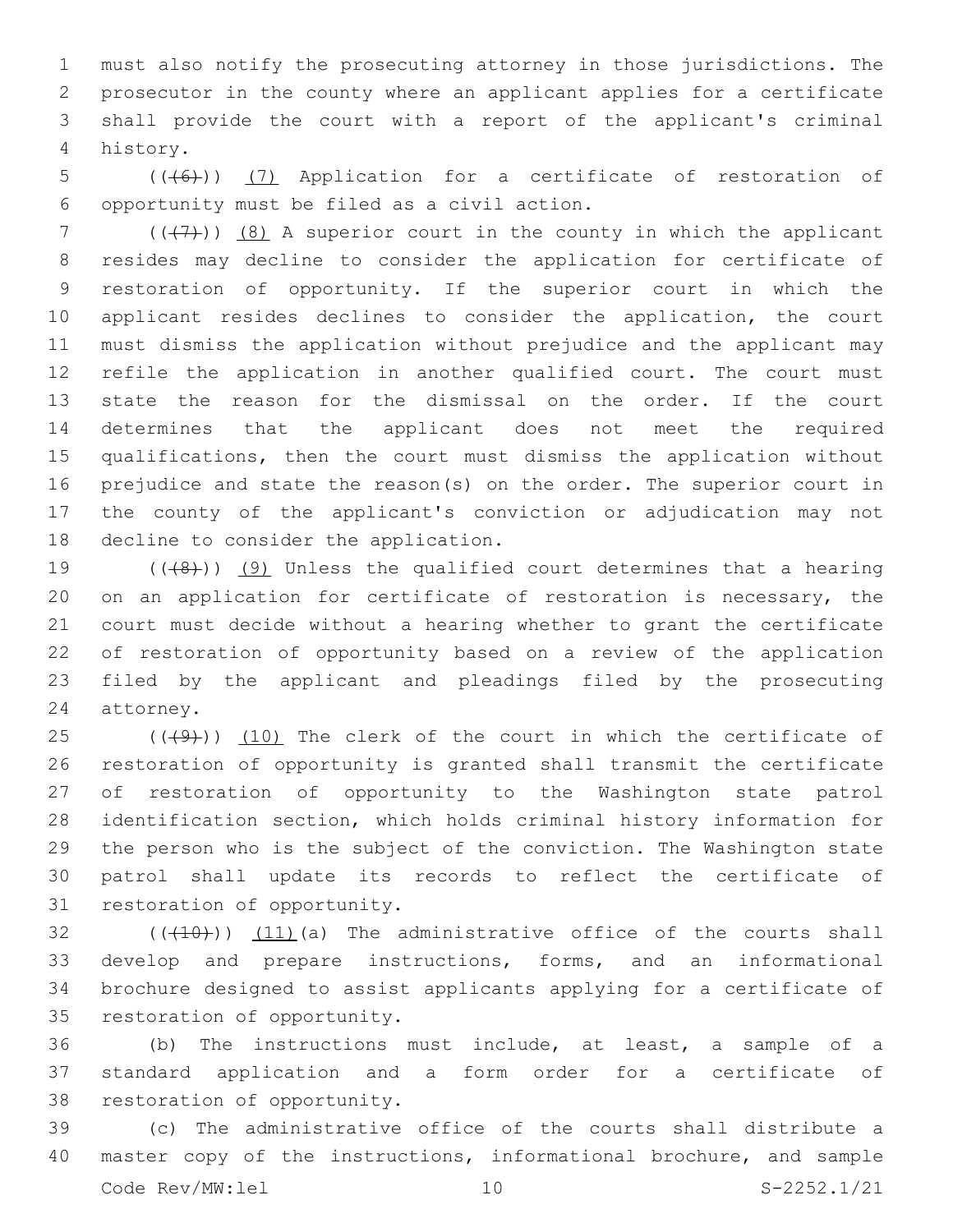application and form order to all county clerks and a master copy of the application and order to all superior courts by January 1, 2017.

 (d) The administrative office of the courts shall determine the significant non-English-speaking or limited English-speaking populations in the state. The administrator shall then arrange for translation of the instructions, which shall contain a sample of the standard application and order, and the informational brochure into languages spoken by those significant non-English-speaking populations and shall distribute a master copy of the translated instructions and informational brochures to the county clerks by 11 January 1, 2017.

 (e) The administrative office of the courts shall update the instructions, brochures, standard application and order, and translations when changes in the law make an update necessary.

 **Sec. 4.** RCW 43.20A.710 and 2020 c 270 s 10 are each amended to 16 read as follows:

 (1) The secretary shall investigate the conviction records, pending charges and disciplinary board final decisions of:

 (a) Any current employee or applicant seeking or being considered for any position with the department who will or may have unsupervised access to children, vulnerable adults, or individuals with mental illness or developmental disabilities. This includes, but is not limited to, positions conducting comprehensive assessments, financial eligibility determinations, licensing and certification activities, investigations, surveys, or case management; or for state positions otherwise required by federal law to meet employment 27 standards;

 (b) Individual providers as defined in RCW 74.39A.240 and providers who are paid by home care agencies to provide in-home services involving unsupervised access to persons with physical, mental, or developmental disabilities or mental illness, or to vulnerable adults as defined in chapter 74.34 RCW, including but not limited to services provided under chapter 74.39 or 74.39A RCW; and

 (c) Individuals or businesses or organizations for the care, supervision, case management, or treatment of children, persons with developmental disabilities, or vulnerable adults, including but not limited to services contracted for under chapter 18.20, 70.127, 70.128, 72.36, or 74.39A RCW or Title 71A RCW.38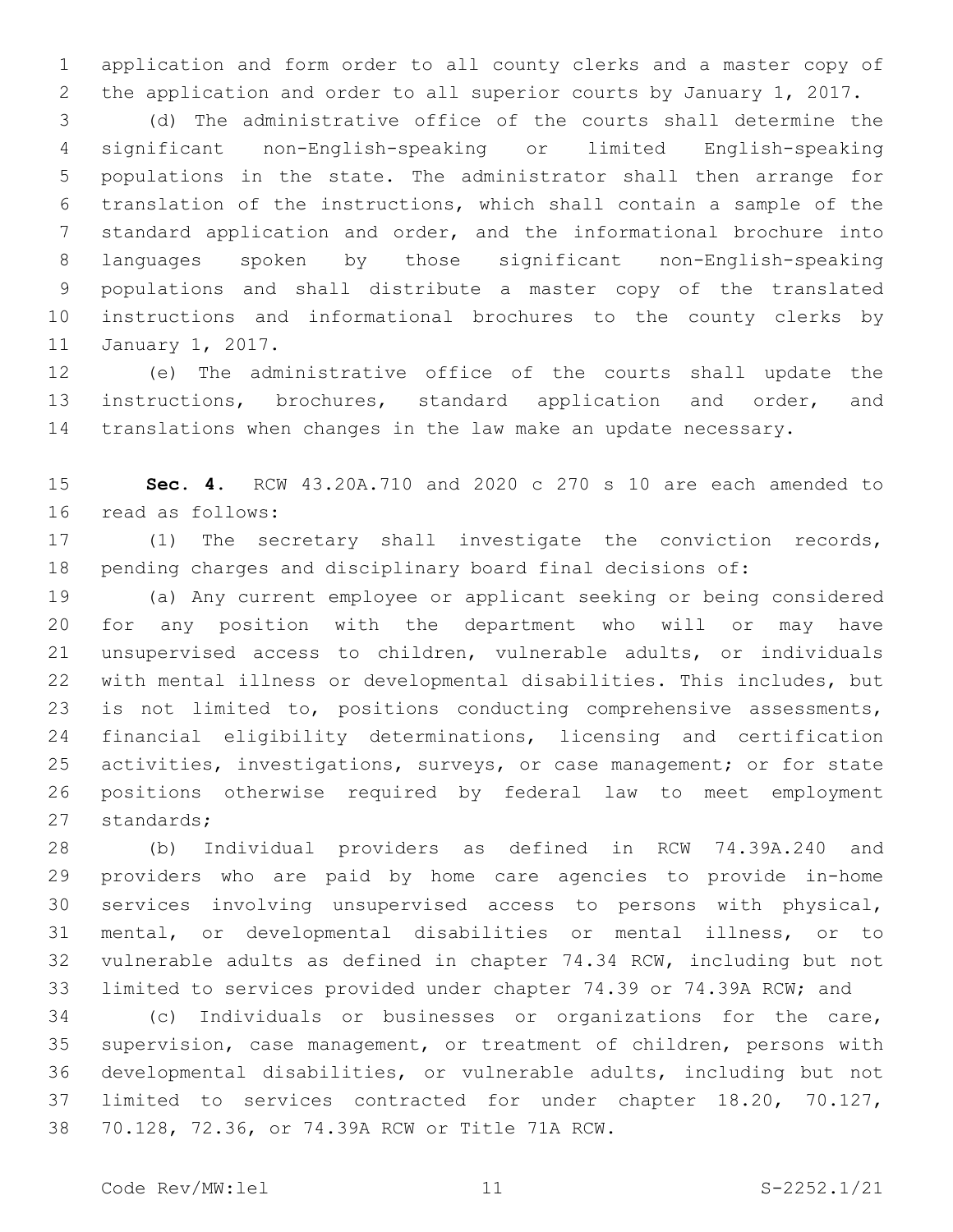(2) The secretary shall require a fingerprint-based background check through both the Washington state patrol and the federal bureau of investigation as provided in RCW 43.43.837. Unless otherwise authorized by law, the secretary shall use the information solely for the purpose of determining the character, suitability, and competence 6 of the applicant.

 (3) Except as provided in subsection (4) of this section, an individual provider or home care agency provider who has resided in the state less than three years before applying for employment involving unsupervised access to a vulnerable adult as defined in chapter 74.34 RCW must be fingerprinted for the purpose of investigating conviction records through both the Washington state patrol and the federal bureau of investigation. This subsection applies only with respect to the provision of in-home services funded by medicaid personal care under RCW 74.09.520, community options program entry system waiver services under RCW 74.39A.030, or chore services under RCW 74.39A.110. However, this subsection does not 18 supersede RCW 74.15.030(2).

 (4) Long-term care workers, as defined in RCW 74.39A.009, who are hired after January 7, 2012, are subject to background checks under RCW 74.39A.056, except that the department may require a background check at any time under RCW 43.43.837. For the purposes of this subsection, "background check" includes, but is not limited to, a fingerprint check submitted for the purpose of investigating conviction records through both the Washington state patrol and the 26 federal bureau of investigation.

 (5) An individual provider or home care agency provider hired to provide in-home care for and having unsupervised access to a vulnerable adult as defined in chapter 74.34 RCW must have no conviction for a disqualifying crime under RCW 43.43.830 and 43.43.842. An individual or home care agency provider must also have no conviction for a crime relating to drugs as defined in RCW 43.43.830. This subsection applies only with respect to the provision of in-home services funded by medicaid personal care under RCW 74.09.520, community options program entry system waiver services under RCW 74.39A.030, or chore services under RCW 74.39A.110.

 (6) The secretary shall provide the results of the state background check on long-term care workers, including individual providers, to the persons hiring them or to their legal guardians, if 40 any, for their determination of the character, suitability, and Code Rev/MW:lel 12 S-2252.1/21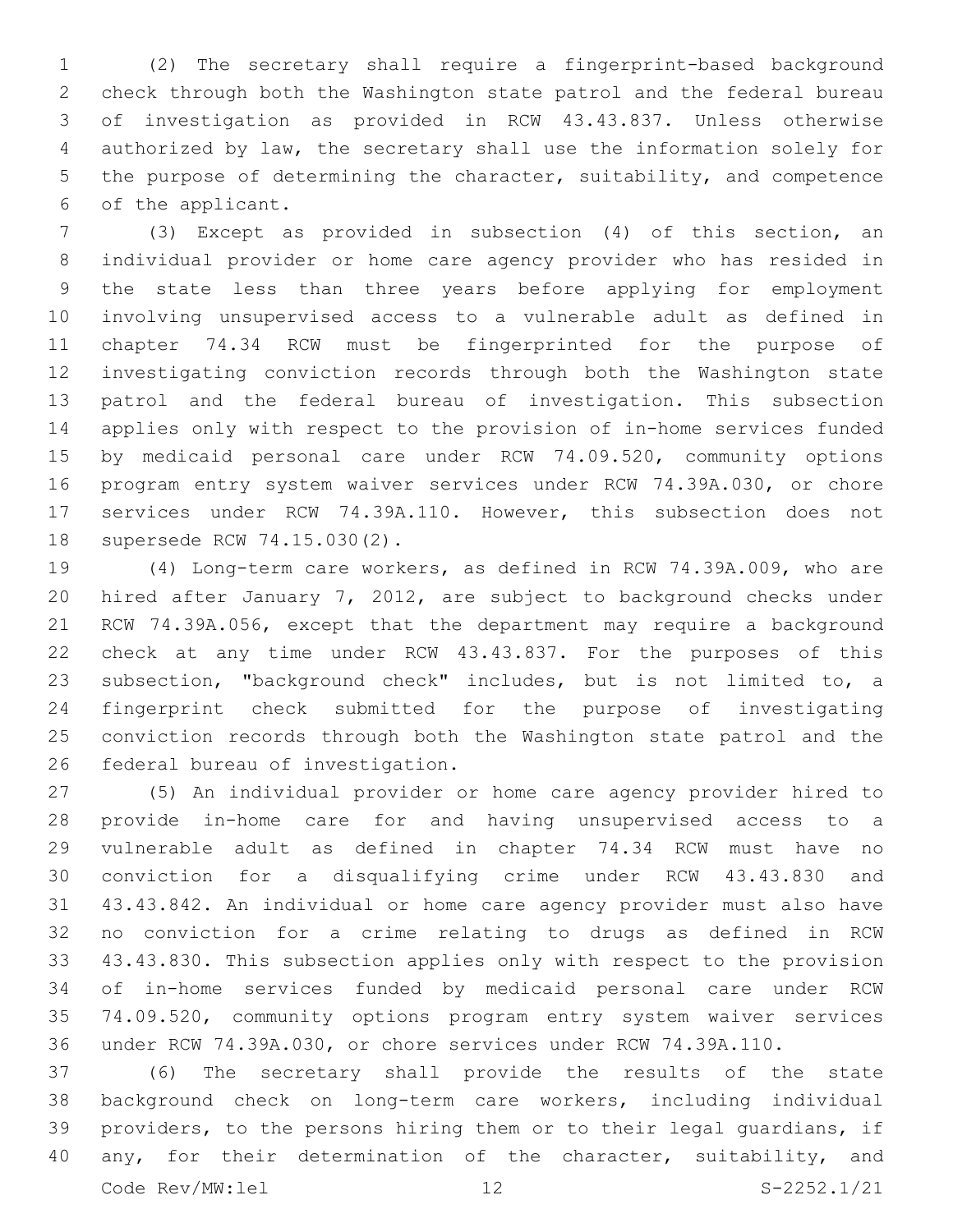competence of the applicants. If the person elects to hire or retain an individual provider after receiving notice from the department that the applicant has a conviction for an offense that would disqualify the applicant from having unsupervised access to persons with physical, mental, or developmental disabilities or mental illness, or to vulnerable adults as defined in chapter 74.34 RCW, then the secretary shall deny payment for any subsequent services 8 rendered by the disqualified individual provider.

 (7) Criminal justice agencies shall provide the secretary such information as they may have and that the secretary may require for 11 such purpose.

 (8) Any person whose criminal history would otherwise disqualify 13 the person under this section or RCW 43.43.842, from a position which will or may have unsupervised access to children, vulnerable adults, or persons with mental illness or developmental disabilities shall 16 not be  $\frac{\text{automatically}}{\text{disqualified if}}$  ((the)):

 (a) The department of social and health services reviewed the person's otherwise disqualifying criminal history through the department of social and health services' background assessment review team process conducted in 2002 and determined that such person 21 could remain in a position covered by this section( $\sqrt{r}$  or if the 22 otherwise disqualifying));

 (b) The conviction is no longer automatically disqualifying 24 pursuant to section 1 of this act;

25 (c) The applicant has received a certificate of restoration of 26 opportunity for the convictions pursuant to RCW 9.97.020, and the department of social and health services has not disqualified the 28 applicant based on character, competence, and suitability review; or

 (d) The conviction or disposition has been the subject of a 30 pardon, annulment, or other equivalent procedure.

 (9) The department may not consider any founded finding of physical abuse or negligent treatment or maltreatment of a child made pursuant to chapter 26.44 RCW that is accompanied by a certificate of parental improvement or dependency as a result of a finding of abuse or neglect pursuant to chapter 13.34 RCW that is accompanied by a certificate of parental improvement when evaluating an applicant or 37 employee's character, competency, and suitability pursuant to any background check authorized or required by this chapter, RCW 74.39A.056 or 43.43.832, or any of the rules adopted thereunder.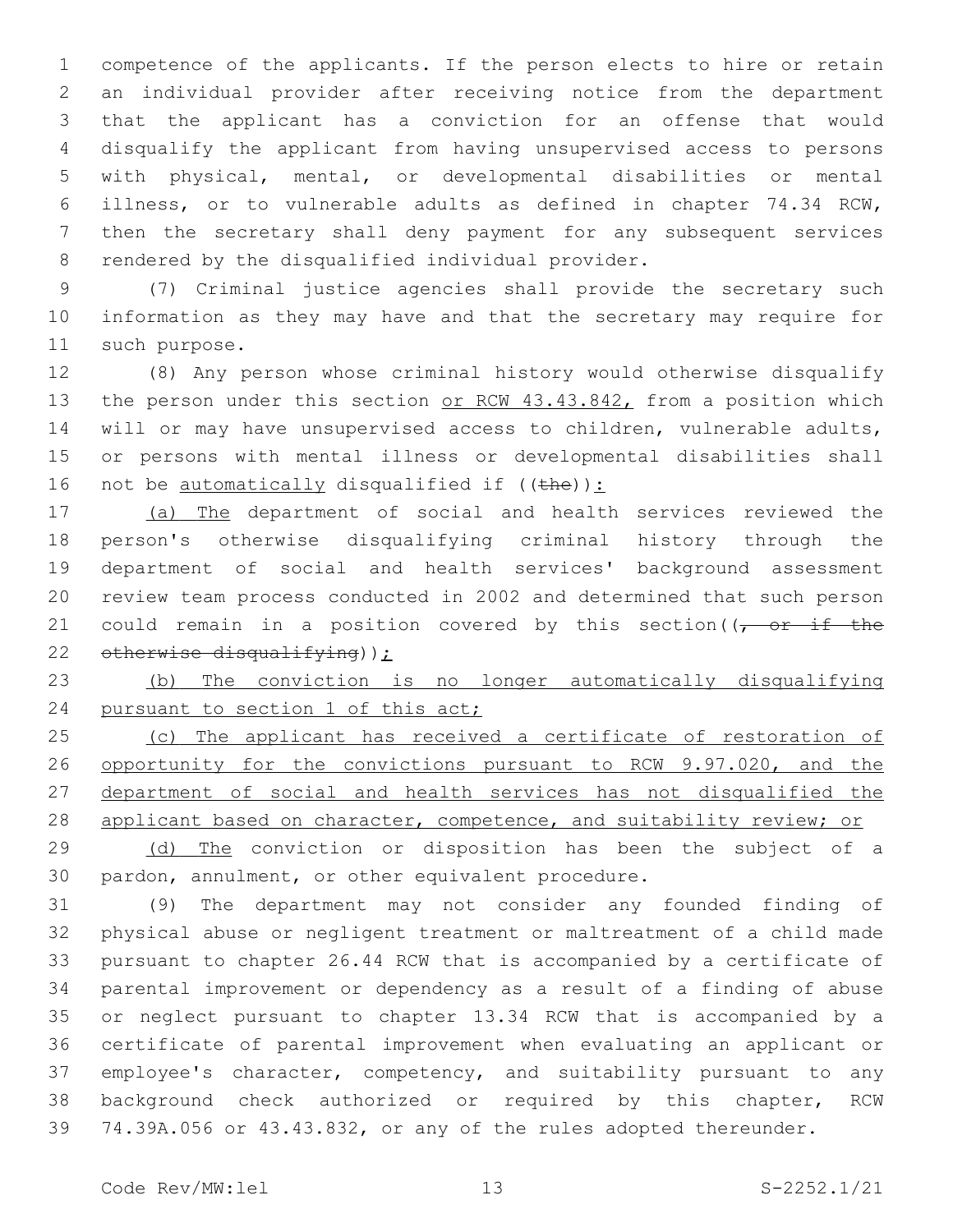**Sec. 5.** RCW 70.128.120 and 2015 c 66 s 2 are each amended to 2 read as follows:

 Each adult family home provider, applicant, and each resident manager shall have the following minimum qualifications, except that only applicants are required to meet the provisions of subsections (10) and (11) of this section:

7 (1) Twenty-one years of age or older;

 (2) For those applying after September 1, 2001, to be licensed as providers, and for resident managers whose employment begins after September 1, 2001, a United States high school diploma or high school equivalency certificate as provided in RCW 28B.50.536 or any English or translated government documentation of the following:

 (a) Successful completion of government-approved public or private school education in a foreign country that includes an annual average of one thousand hours of instruction over twelve years or no 16 less than twelve thousand hours of instruction;

 (b) A foreign college, foreign university, or United States 18 community college two-year diploma;

 (c) Admission to, or completion of coursework at, a foreign university or college for which credit was granted;

 (d) Admission to, or completion of coursework at, a United States college or university for which credits were awarded;

 (e) Admission to, or completion of postgraduate coursework at, a United States college or university for which credits were awarded; 25 or

 (f) Successful passage of the United States board examination for registered nursing, or any professional medical occupation for which college or university education preparation was required;

(3) Good moral and responsible character and reputation;

 (4) Literacy and the ability to communicate in the English 31 language;

 (5) Management and administrative ability to carry out the 33 requirements of this chapter;

 (6) Satisfactory completion of department-approved basic training and continuing education training as required by RCW 74.39A.074, and 36 in rules adopted by the department;

 (7) Satisfactory completion of department-approved, or equivalent, special care training before a provider may provide 39 special care services to a resident;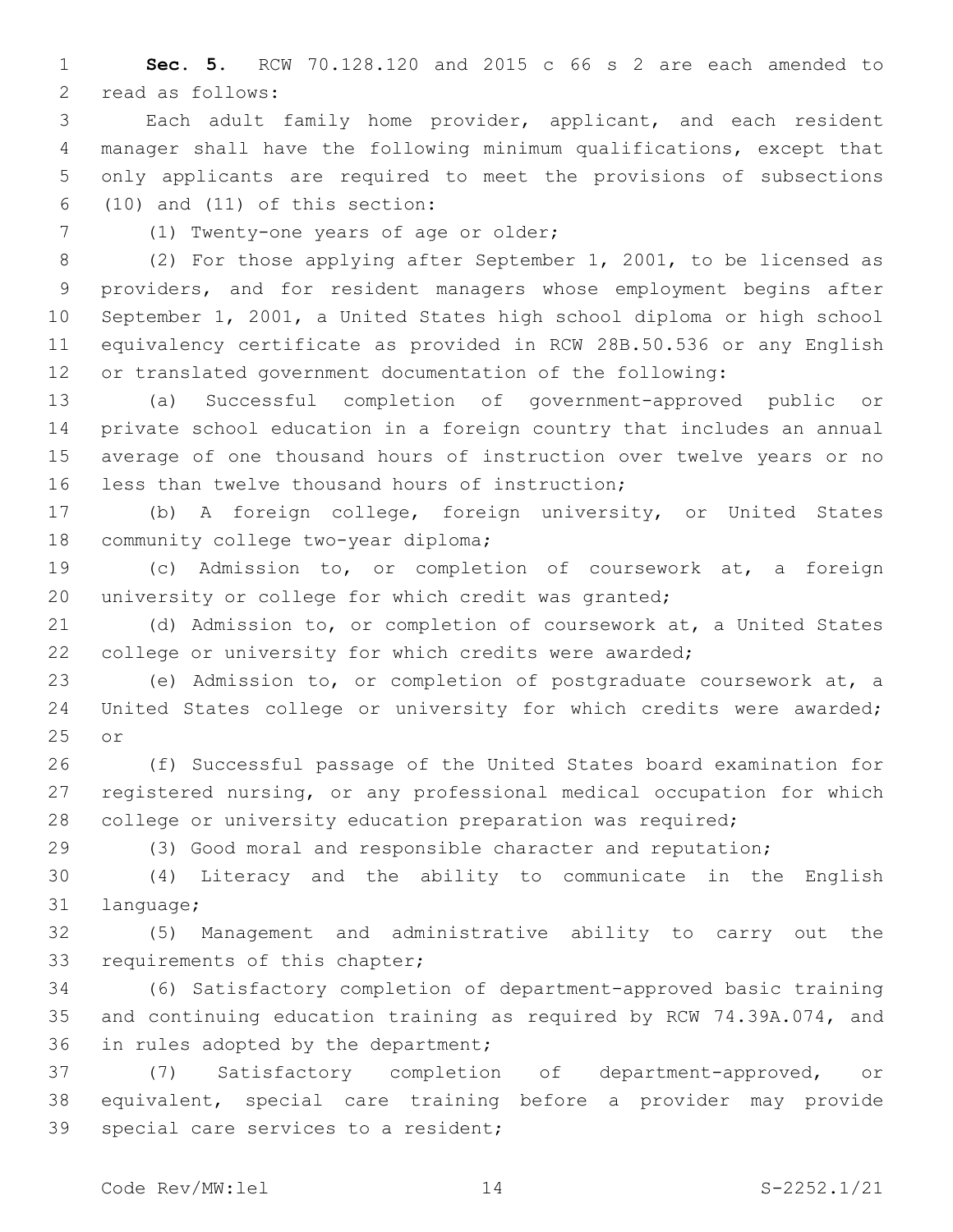(8) Not ((been convicted of any crime that is disqualifying under RCW 43.43.830 or 43.43.842, or department rules adopted under this chapter, or been found to have abused, neglected, exploited, or abandoned a minor or vulnerable adult as specified in RCW 5 74.39A.056(2))) be disqualified by a department background check;

 (9) For those applying to be licensed as providers, and for resident managers whose employment begins after August 24, 2011, at 8 least one thousand hours in the previous sixty months of successful, direct caregiving experience obtained after age eighteen to vulnerable adults in a licensed or contracted setting prior to operating or managing an adult family home. The applicant or resident manager must have credible evidence of the successful, direct caregiving experience or, currently hold one of the following professional licenses: Physician licensed under chapter 18.71 RCW; osteopathic physician licensed under chapter 18.57 RCW; osteopathic physician assistant licensed under chapter 18.57A RCW; physician assistant licensed under chapter 18.71A RCW; registered nurse, advanced registered nurse practitioner, or licensed practical nurse 19 licensed under chapter 18.79 RCW;

 (10) For applicants, proof of financial solvency, as defined in 21 rule; and

 (11) Applicants must successfully complete an adult family home administration and business planning class, prior to being granted a license. The class must be a minimum of forty-eight hours of classroom time and approved by the department. The department shall promote and prioritize bilingual capabilities within available resources and when materials are available for this purpose. Under exceptional circumstances, such as the sudden and unexpected death of a provider, the department may consider granting a license to an applicant who has not completed the class but who meets all other requirements. If the department decides to grant the license due to exceptional circumstances, the applicant must have enrolled in or completed the class within four months of licensure.

 **Sec. 6.** RCW 70.128.120 and 2020 c 80 s 47 are each amended to read as follows:35

 Each adult family home provider, applicant, and each resident manager shall have the following minimum qualifications, except that only applicants are required to meet the provisions of subsections  $(10)$  and  $(11)$  of this section: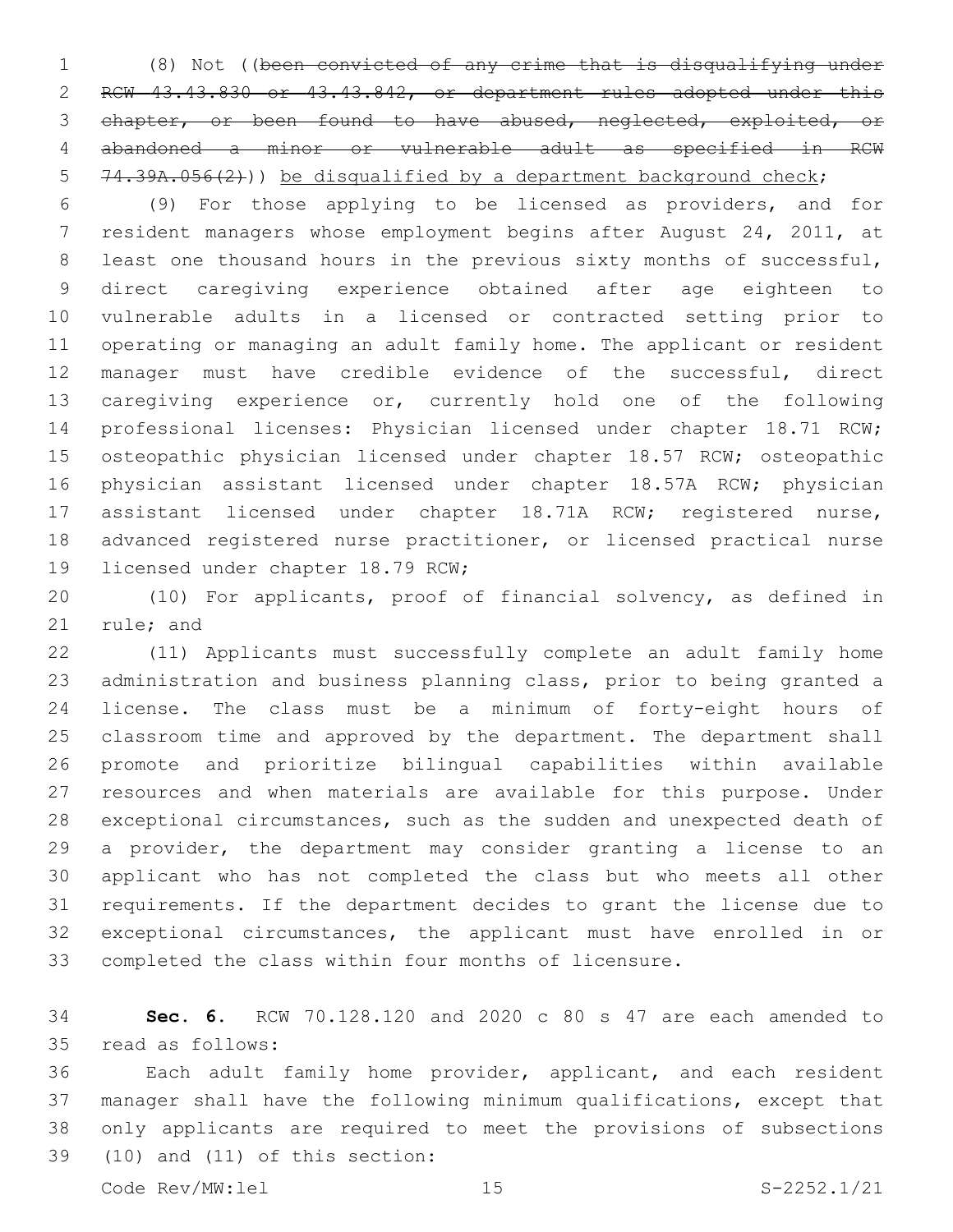(1) Twenty-one years of age or older;1

 (2) For those applying after September 1, 2001, to be licensed as providers, and for resident managers whose employment begins after September 1, 2001, a United States high school diploma or high school equivalency certificate as provided in RCW 28B.50.536 or any English or translated government documentation of the following:

 (a) Successful completion of government-approved public or private school education in a foreign country that includes an annual average of one thousand hours of instruction over twelve years or no 10 less than twelve thousand hours of instruction;

 (b) A foreign college, foreign university, or United States 12 community college two-year diploma;

 (c) Admission to, or completion of coursework at, a foreign 14 university or college for which credit was granted;

 (d) Admission to, or completion of coursework at, a United States 16 college or university for which credits were awarded;

 (e) Admission to, or completion of postgraduate coursework at, a United States college or university for which credits were awarded; or

 (f) Successful passage of the United States board examination for registered nursing, or any professional medical occupation for which 22 college or university education preparation was required;

(3) Good moral and responsible character and reputation;

 (4) Literacy and the ability to communicate in the English 25 language;

 (5) Management and administrative ability to carry out the 27 requirements of this chapter;

 (6) Satisfactory completion of department-approved basic training and continuing education training as required by RCW 74.39A.074, and 30 in rules adopted by the department;

 (7) Satisfactory completion of department-approved, or equivalent, special care training before a provider may provide 33 special care services to a resident;

 (8) Not ((been convicted of any crime that is disqualifying under RCW 43.43.830 or 43.43.842, or department rules adopted under this chapter, or been found to have abused, neglected, exploited, or abandoned a minor or vulnerable adult as specified in RCW 38 74.39A.056(2))) be disqualified by a department background check;

 (9) For those applying to be licensed as providers, and for resident managers whose employment begins after August 24, 2011, at Code Rev/MW:lel 16 S-2252.1/21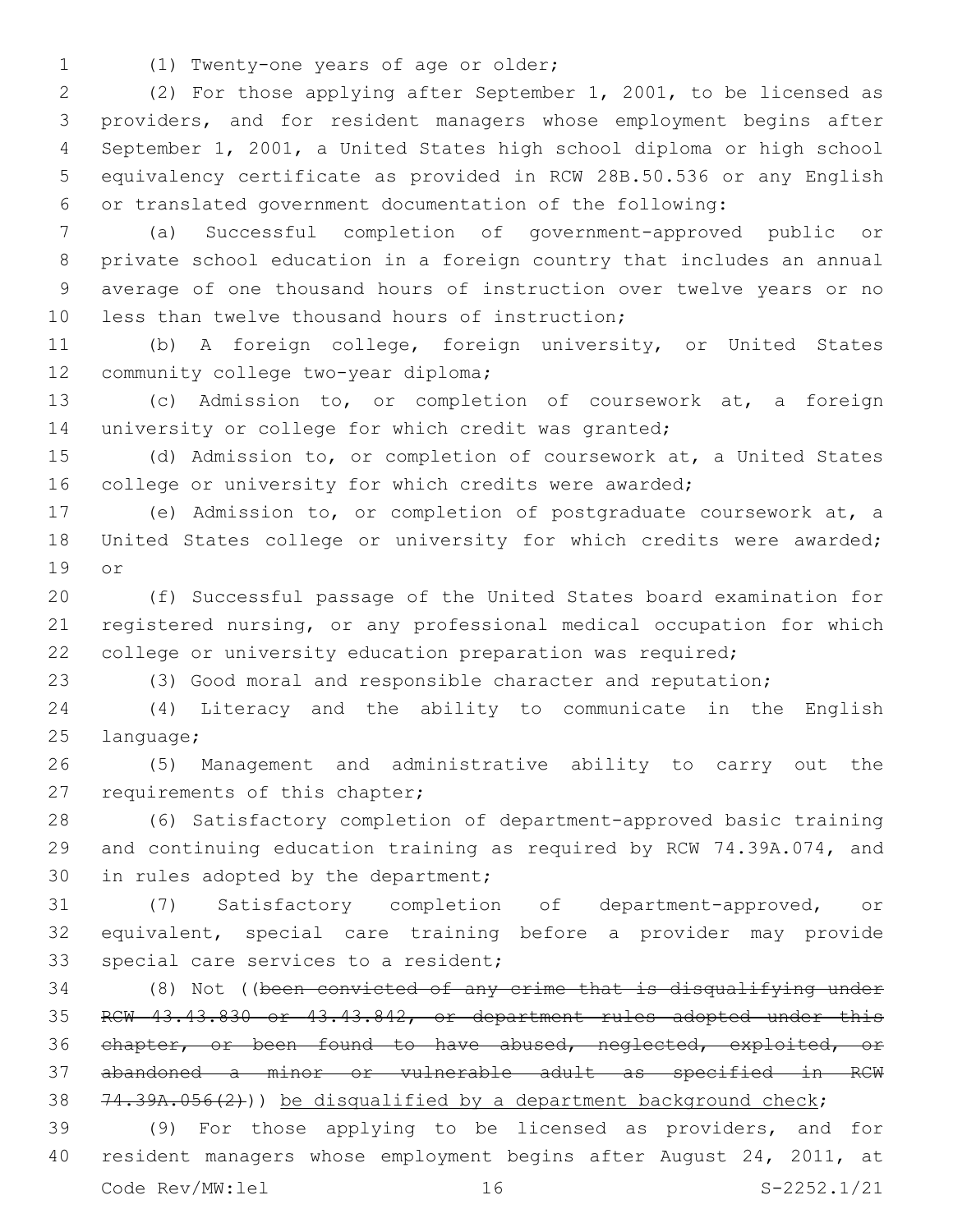least one thousand hours in the previous sixty months of successful, direct caregiving experience obtained after age eighteen to vulnerable adults in a licensed or contracted setting prior to operating or managing an adult family home. The applicant or resident manager must have credible evidence of the successful, direct caregiving experience or, currently hold one of the following professional licenses: Physician licensed under chapter 18.71 RCW; osteopathic physician licensed under chapter 18.57 RCW; physician assistant licensed under chapter 18.71A RCW; registered nurse, advanced registered nurse practitioner, or licensed practical nurse 11 licensed under chapter 18.79 RCW;

 (10) For applicants, proof of financial solvency, as defined in 13 rule; and

 (11) Applicants must successfully complete an adult family home administration and business planning class, prior to being granted a license. The class must be a minimum of forty-eight hours of classroom time and approved by the department. The department shall promote and prioritize bilingual capabilities within available resources and when materials are available for this purpose. Under exceptional circumstances, such as the sudden and unexpected death of a provider, the department may consider granting a license to an applicant who has not completed the class but who meets all other requirements. If the department decides to grant the license due to exceptional circumstances, the applicant must have enrolled in or completed the class within four months of licensure.

 **Sec. 7.** RCW 70.128.130 and 2019 c 80 s 1 are each amended to 27 read as follows:

 (1) The provider is ultimately responsible for the day-to-day 29 operations of each licensed adult family home.

 (2) The provider shall promote the health, safety, and well-being of each resident residing in each licensed adult family home.

 (3) Adult family homes shall be maintained internally and externally in good repair and condition. Such homes shall have safe 34 and functioning systems for heating, cooling, hot and cold water, electricity, plumbing, garbage disposal, sewage, cooking, laundry, artificial and natural light, ventilation, and any other feature of 37 the home.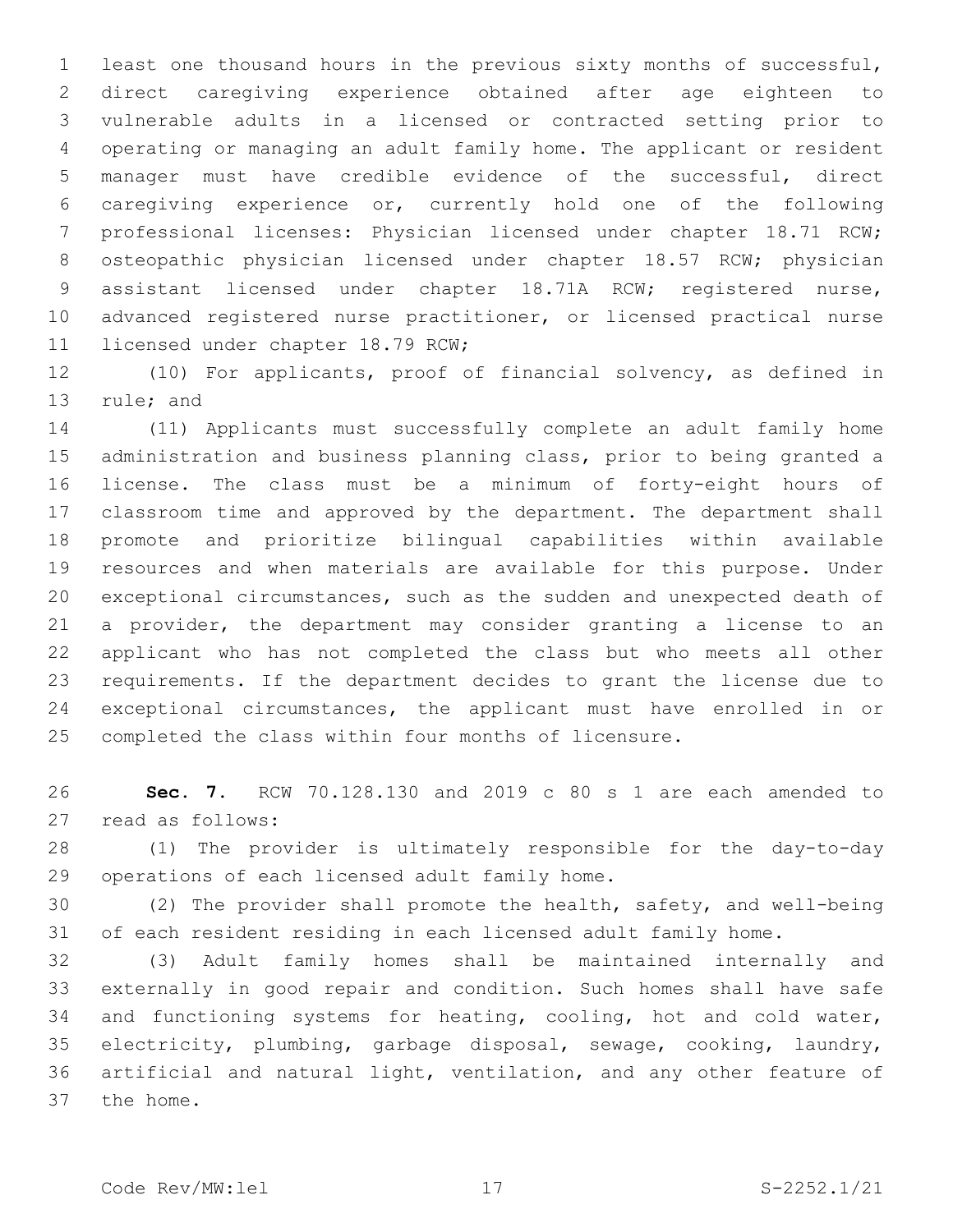(4) In order to preserve and promote the residential home-like nature of adult family homes, adult family homes licensed after August 24, 2011, shall:3

 (a) Have sufficient space to accommodate all residents at one 5 time in the dining and living room areas;

 (b) Have hallways and doorways wide enough to accommodate residents who use mobility aids such as wheelchairs and walkers; and

 (c) Have outdoor areas that are safe and accessible for residents 9 to use.

 (5) The adult family home must provide all residents access to resident common areas throughout the adult family home including, but not limited to, kitchens, dining and living areas, and bathrooms, to the extent that they are safe under the resident's care plan.

 (6) Adult family homes shall be maintained in a clean and sanitary manner, including proper sewage disposal, food handling, and 16 hygiene practices.

 (7) Adult family homes shall develop a fire drill plan for emergency evacuation of residents, shall have working smoke detectors in each bedroom where a resident is located, shall have working fire extinguishers on each floor of the home, and shall house nonambulatory residents on a level with safe egress to a public right-of-way. Nonambulatory residents must have a bedroom on the floor of the home from which the resident can be evacuated to a designated safe location outside the home without the use of stairs, 25 elevators, chair lifts, platform lifts, or other devices as 26 determined by the department in rule.

 (8) The adult family home shall ensure that all residents can be safely evacuated from the home in an emergency as established by the department in rule. The rules established by the department must be developed in consultation with the largest organization representing 31 fire chiefs in the state of Washington.

 (9) Adult family homes shall have clean, functioning, and safe 33 household items and furnishings.

 (10) Adult family homes shall provide a nutritious and balanced diet and shall recognize residents' needs for special diets.

 (11) Adult family homes shall establish health care procedures for the care of residents including medication administration and 38 emergency medical care.

 (a) Adult family home residents shall be permitted to selfadminister medications.40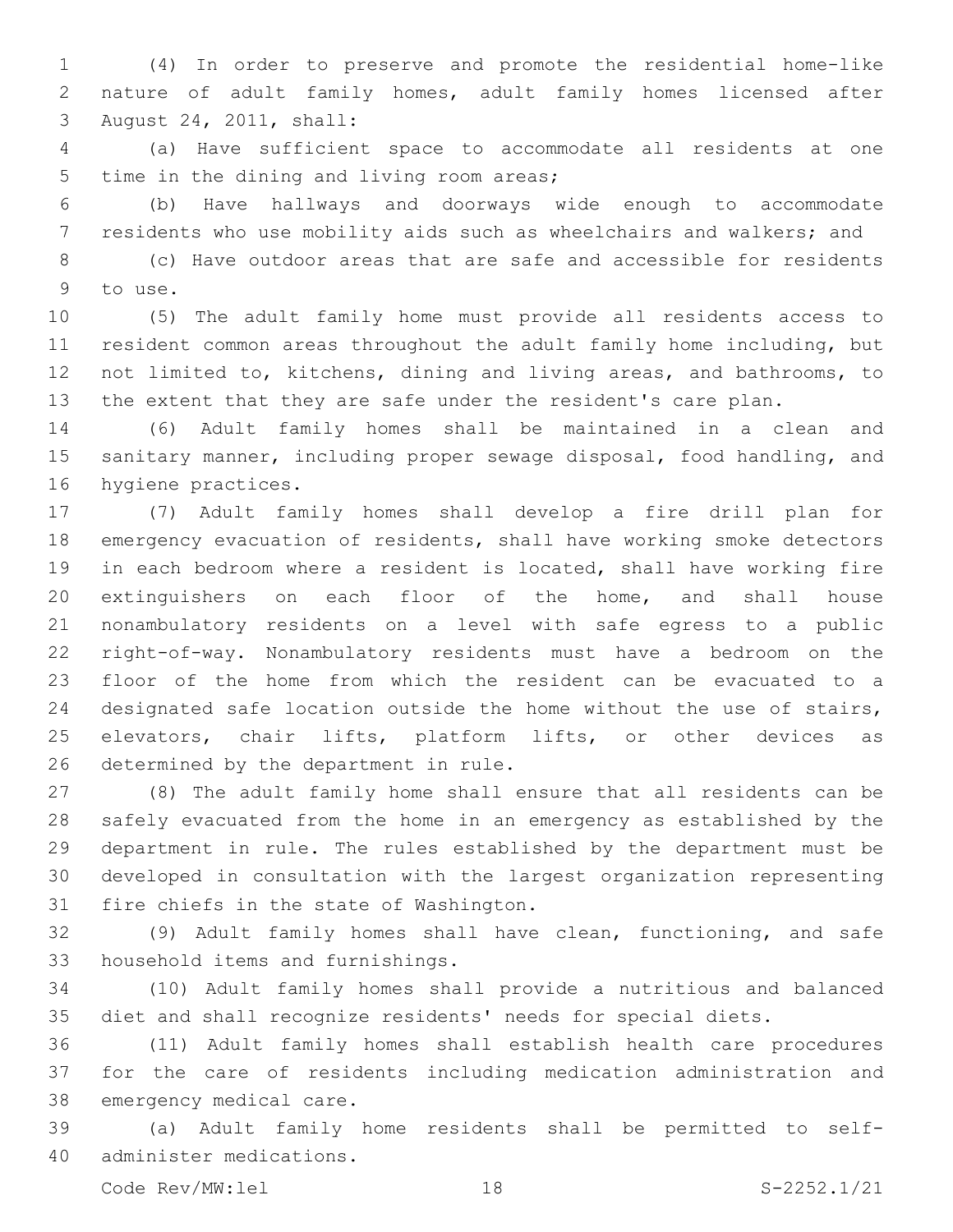(b) Adult family home providers may administer medications and deliver special care only to the extent authorized by law.

 (12) Adult family home providers shall either: (a) Reside at the adult family home; or (b) employ or otherwise contract with a qualified resident manager to reside at the adult family home. The department may exempt, for good cause, a provider from the 7 requirements of this subsection by rule.

 (13) A provider will ensure that any volunteer, student, employee, or person residing within the adult family home who will 10 have unsupervised access to any resident shall not ((have been convicted of a crime listed under RCW 43.43.830 or 43.43.842, or been 12 found to have abused, neglected, exploited, or abandoned a minor or 13 vulnerable adult as specified in RCW 74.39A.056(2))) be disqualified 14 by a department background check. A provider may conditionally employ a person pending the completion of a criminal conviction background inquiry, but may not allow the person to have unsupervised access to 17 any resident.

 (14) A provider shall offer activities to residents under care as 19 defined by the department in rule.

 (15) An adult family home must be financially solvent, and upon request for good cause, shall provide the department with detailed information about the home's finances. Financial records of the adult family home may be examined when the department has good cause to believe that a financial obligation related to resident care or 25 services will not be met.

 (16) An adult family home provider must ensure that staff are competent and receive necessary training to perform assigned tasks. Staff must satisfactorily complete department-approved staff orientation, basic training, and continuing education as specified by the department by rule. The provider shall ensure that a qualified caregiver is on-site whenever a resident is at the adult family home; any exceptions will be specified by the department in rule. Notwithstanding RCW 70.128.230, until orientation and basic training are successfully completed, a caregiver may not provide hands-on personal care to a resident without on-site supervision by a person who has successfully completed basic training or been exempted from 37 the training pursuant to statute.

(17) The provider and resident manager must assure that there is:

 (a) A mechanism to communicate with the resident in his or her primary language either through a qualified person on-site or readily Code Rev/MW:lel 19 S-2252.1/21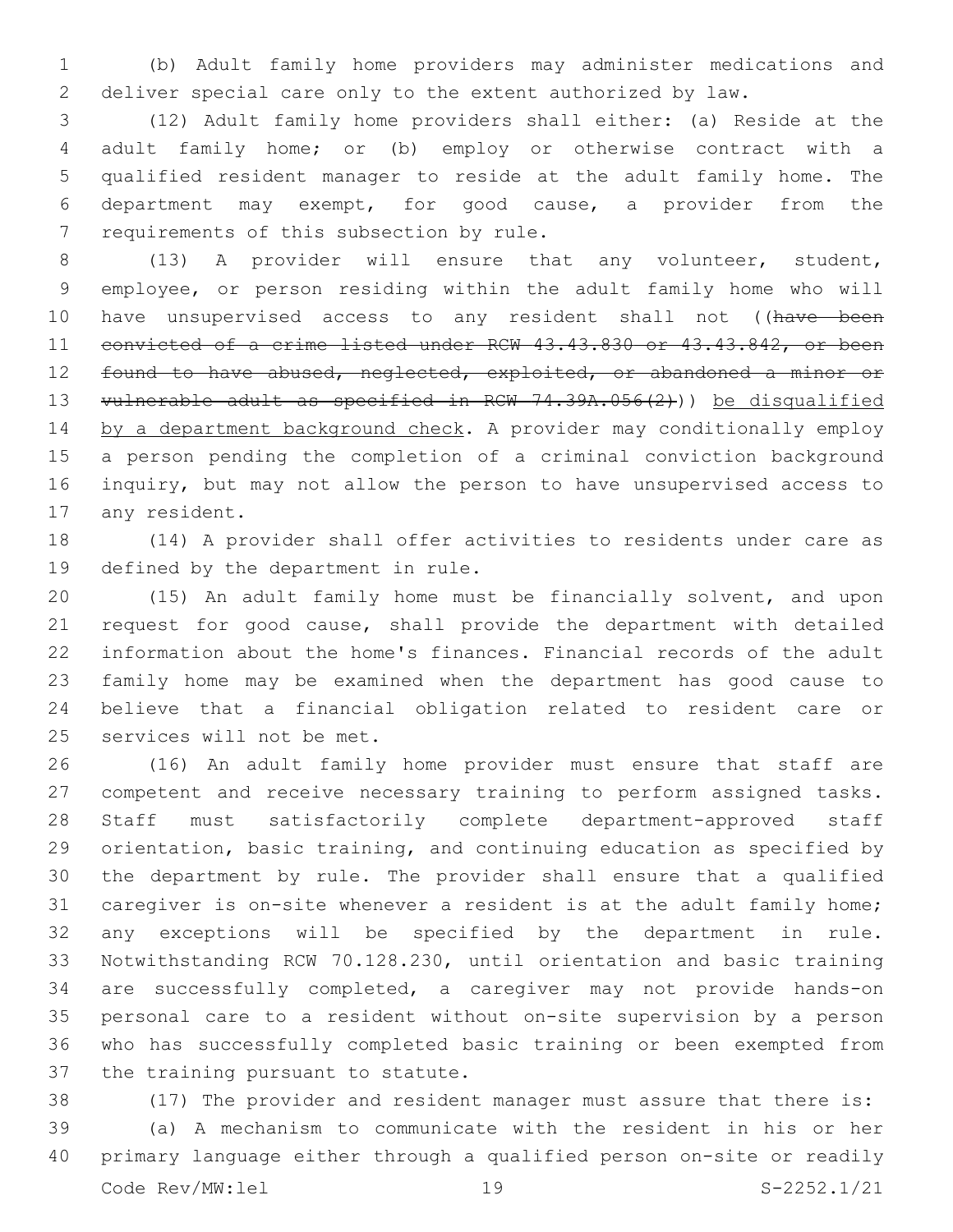available at all times, or other reasonable accommodations, such as 2 language lines; and

 (b) Staff on-site at all times capable of understanding and speaking English well enough to be able to respond appropriately to emergency situations and be able to read and understand resident care plans.6

 NEW SECTION. **Sec. 8.** The department of social and health services and the department of health may adopt rules to implement this act.

 NEW SECTION. **Sec. 9.** If any part of this act is found to be in conflict with federal requirements that are a prescribed condition to the allocation of federal funds to the state, the conflicting part of this act is inoperative solely to the extent of the conflict and with 14 respect to the agencies directly affected, and this finding does not affect the operation of the remainder of this act in its application to the agencies concerned. Rules adopted under this act must meet federal requirements that are a necessary condition to the receipt of federal funds by the state.

 NEW SECTION. **Sec. 10.** Section 5 of this act expires July 1, 2022.

 NEW SECTION. **Sec. 11.** Section 6 of this act takes effect July 1, 2022."

**SHB 1411** - S COMM AMD By Committee on Health & Long Term Care

## **ADOPTED AS AMENDED 04/10/2021**

 On page 1, line 2 of the title, after "system;" strike the remainder of the title and insert "amending RCW 9.97.020, 43.20A.710, 70.128.120, 70.128.120, and 70.128.130; adding a new section to chapter 43.20A RCW; adding a new section to chapter 74.39A RCW; 27 creating new sections; providing an effective date; and providing 28 expiration dates."

EFFECT: Changes one of the crimes for which DSHS must no longer automatically disqualify from selling marijuana to a person under the Code Rev/MW:lel 20 S-2252.1/21